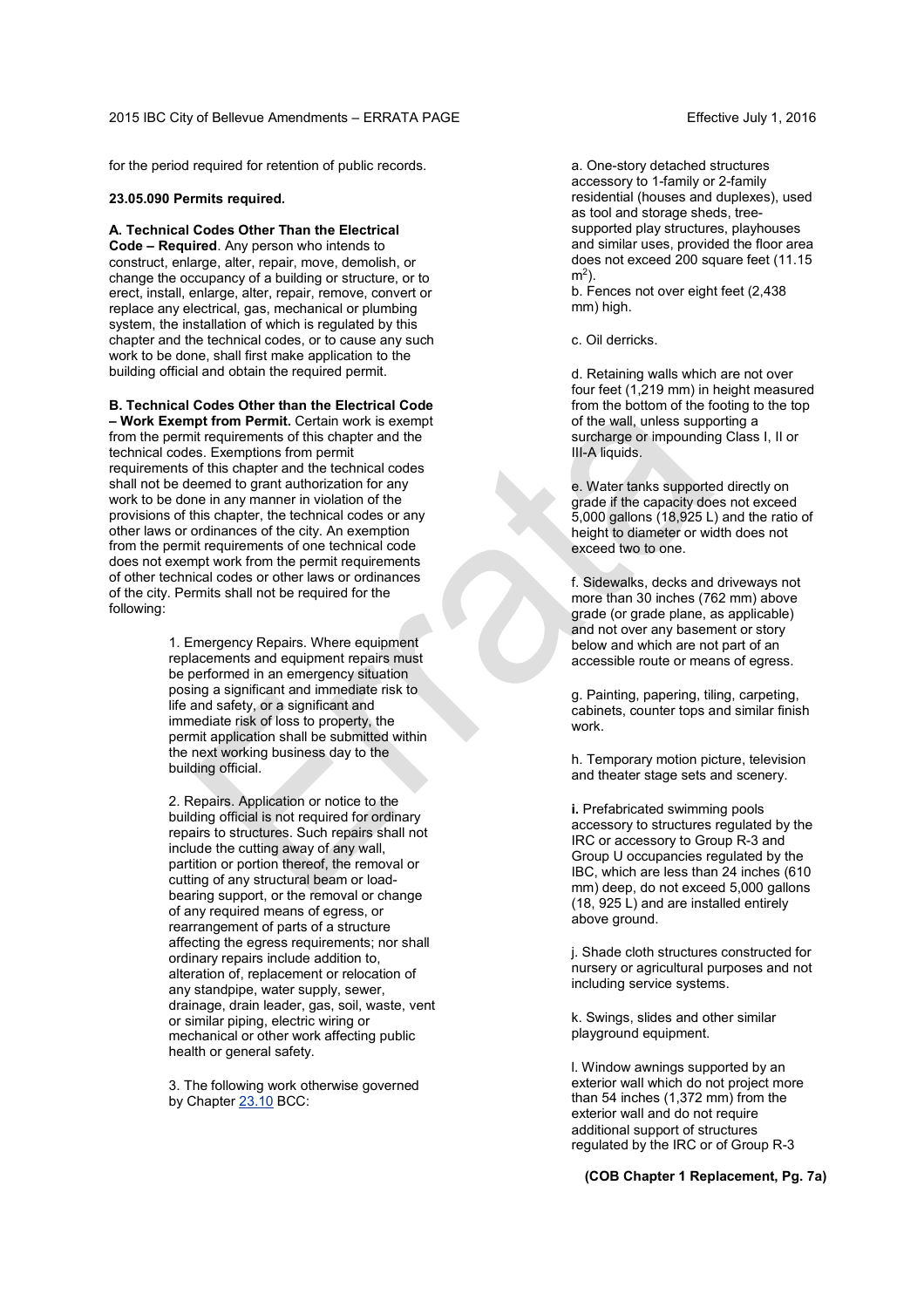and Group U occupancies regulated by the IBC.

m. Movable cases, counters and partitions not over five feet, nine inches (1,753 mm) in height.

n. Work primarily within public right-ofway.

o. Towers and poles owned by public utilities, including associated public and private equipment attached to such towers and poles. Note: Communication towers owned by private companies, and any equipment associated with such towers are not exempt.

p. Replacement of nonstructural siding on IRC structures except for stucco, and brick or stone veneer greater than four feet above grade plane. q. In-kind (same size) window replacement for structures where no alteration of structural members is required.

r. Single-story construction job shacks that are placed on a permitted job site during construction. Job shacks shall be removed upon final approval of construction, or may be required to be removed if the permit expires or is suspended or cancelled. A construction job shack is a portable structure for which the primary purpose is to house equipment and supplies, and which may serve as a temporary office during construction for the purposes of the construction activity.

s. Replacement of residential and commercial roofing.

t. Photovoltaic (PV) panels meeting all of the following criteria:

- 1. PV system is designed and proposed for a detached single family house.
- 2. PV system is designed for the rooftop of a house in compliance with applicable codes.
- 3. The mounting system is engineered and designed for PV.
- 4. The rooftop is made from lightweight material such as shingles.
- 5. PV system has an approved and issued electrical permit.
- 6. To address uplift, panels are mounted no higher than 18" above

# **(COB Chapter 1 Replacement, Pg. 8a)**

the surface of the roofing to which they are affixed, and except for flat roofs, no portion of the system may exceed the highest point of the roof.

7. Total dead load of panels, supports, mountings, raceways and all other appurtenances weigh no more than:

 $\Box$  Three and one-half (3.5) pounds per square foot (PSF); or  $\Box$  Four and one-half (4.5) pounds per square foot for frameless panels on a roof with a slope of at least three (3) vertical in twelve (12) horizontal; or

 $\Box$  Five (5.0) pounds per square foot for frameless panels on a roof with a slope of at least five (3) vertical in twelve (12) horizontal.

- 8. Supports for solar panels are installed to spread the dead load across as many roof-framing members as needed to ensure that at no point are loads caused in excess of fifty (50) pounds.
- 9. Attachment to the roof is specified by the mounting system manufacturer.
- 10. A method and type of weatherproofing roof penetrations is provided
- 11. The house is code compliant with setbacks and height, or the code allows expansion of nonconformity for solar panels.
- 12. The PV panels are mounted no higher than the roof ridge or apex of roof (applies only to sloped roofs).

u. Flag and light poles located on private property less than or equal to 20 feet in height, but not exempting permit requirement for any electrical work.

4. The following work otherwise governed by Chapter 23.50 BCC:

> a. Portable heating, cooking, or clothes-drying appliances.

- b. Portable ventilation equipment.
- c. Portable cooling unit.

d. Steam, hot or chilled water piping within any heating or cooling equipment regulated by this chapter and the technical codes.

e. Replacement of any minor part which does not alter its approval or make it unsafe.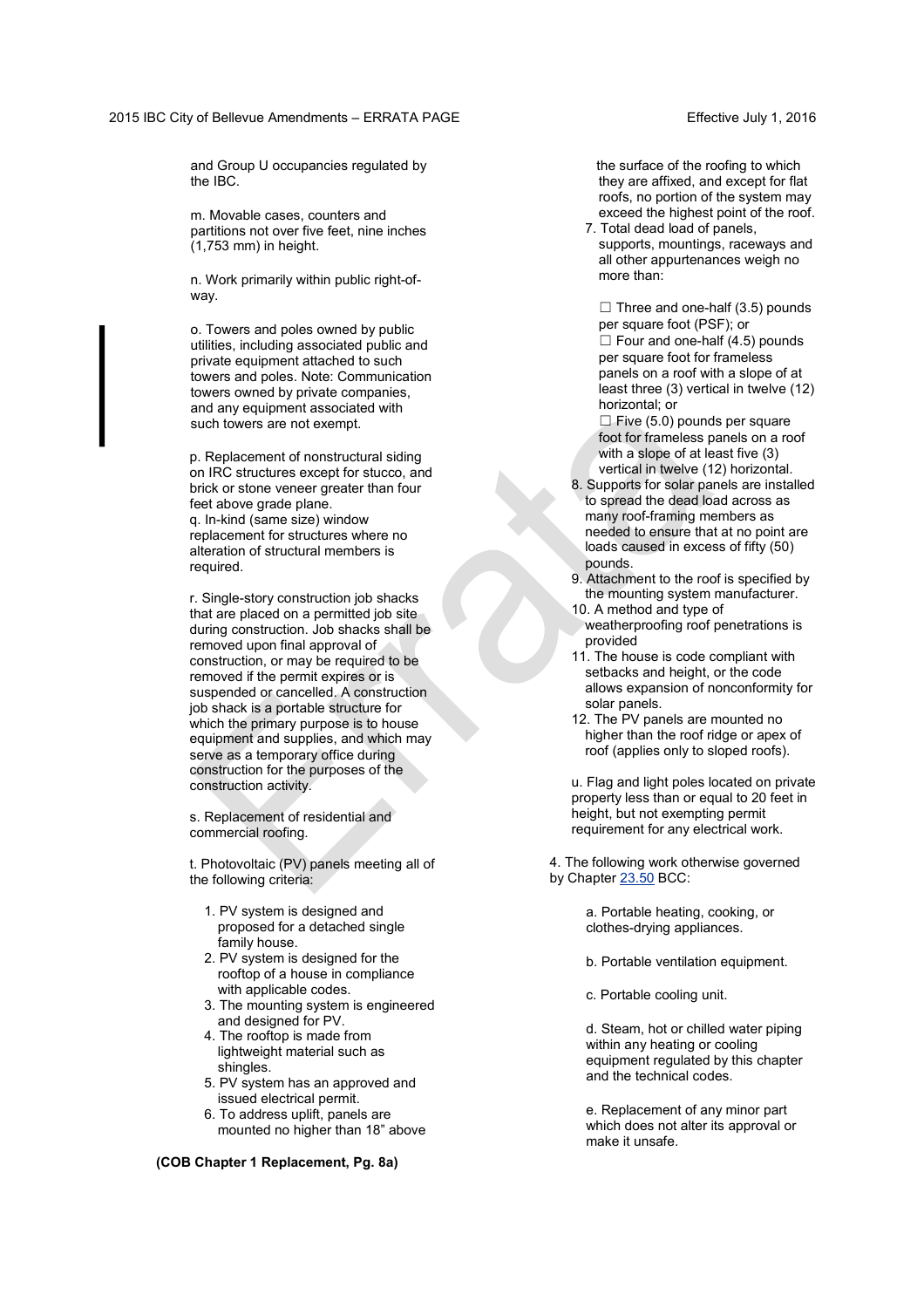2. Permits issued under which work is started and continuously performed, and the necessary periodic inspections are made, such that the permit does not expire according to subsection (E)(1) of this section, shall expire by limitation and become null and void three years from the date of such permit issuance, except that the building official may grant single-family permits one extension of up to 90 days at his sole discretion.

3. For permits other than single-family permits, when only the final inspection approval is remaining and all other work has been approved, the building official may grant one 90-day extension of time past the expiration date for permits stated in subsection (E)(1) or (2) of this section to allow the final inspection to occur.

4. The time extensions provided in this section shall not apply to any properties that are the subject of an active request for voluntary compliance or civil violation proceeding under Chapter 1.18 BCC.

# **E. Expiration of Permit.<sup>2</sup>**

1. Every permit issued by the building official under the provisions of this chapter shall expire by limitation and become null and void if the building or work authorized by such permit is not commenced within one year from the date of such permit issuance, or if work authorized by the issued permit is suspended or abandoned for a period of 180 days or more after the work is commenced. The building official may extend single-family permits that have expired under this section for an additional periods of up to 180 days at his sole discretion, provided:

- a. No significant changes have or will be made to the originally approved plans and specifications for the approved work and
- b. No permit shall be extended past the maximum limit stated in subsection (E)(2) of this section from the date of permit issuance

**(Insert facing page 13a) (COB Chapter 1 Replacement, Errata Pg. 13a)**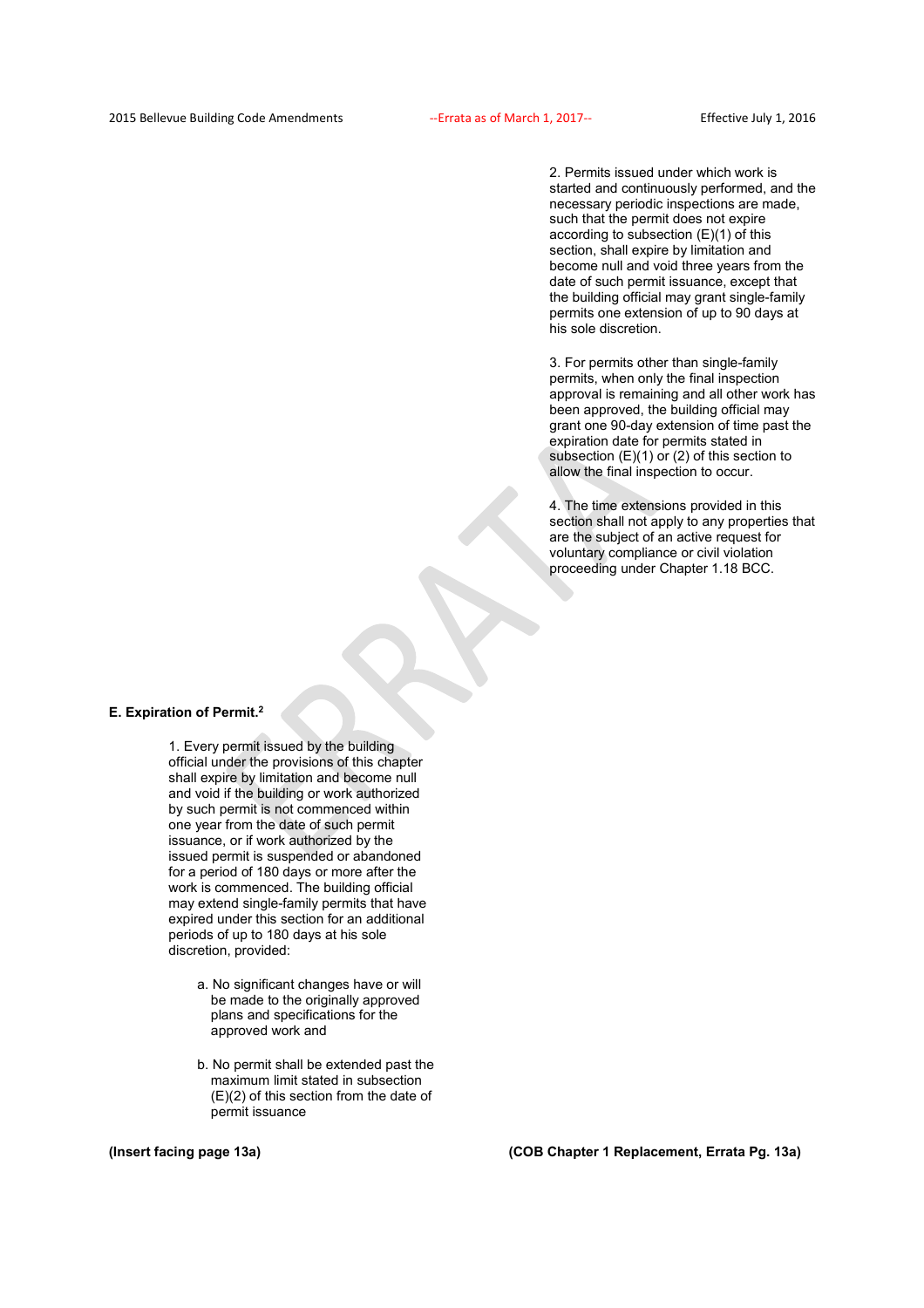documents shall be of sufficient clarity to indicate the location, nature and extent of the work proposed and show in detail that it will conform to the provisions of this chapter, the technical codes and relevant laws, ordinances, rules and regulations, as determined by the building official.

**C. Use of Consultants.** Whenever review of an application requires retention by the city for professional consulting services for other than normal plan review, the applicant shall reimburse the city the cost of such professional consulting services. This fee shall be in addition to the normal plan review and permit fees. The city may require the applicant to deposit an amount with the city estimated in the discretion of the building official to be sufficient to cover anticipated costs to retaining professional consultant services and to ensure reimbursement for such costs.

# **D. Design Professional in Responsible Charge.**

When it is required that documents be prepared by a qualified registered design professional, the building official shall be authorized to require the owner to engage and designate on the building permit application a registered design professional who shall act as the registered design professional in responsible charge. If the circumstances require, the owner shall designate a substitute registered design professional in responsible charge who shall perform the duties required of the original registered design professional in responsible charge. The building official shall be notified in writing by the owner if the registered design professional in responsible charge is changed or is unable to continue to perform the duties. The registered design professional in responsible charge shall be responsible for reviewing and coordinating submittal documents prepared by others, including phased and deferred submittal items, for compatibility with the design of the building. Where structural observation is required by IBC Section 1704, the inspection program shall name the individual or firms who are to perform structural observation and describe the stages of construction at which structural observation is to occur.

**E. Deferred Submittals.** For the purposes of this section, deferred submittals are defined as those portions of the design that are not submitted at the time of the application and that are to be submitted to the building official within a specified period. Deferral of any submittal items shall have the prior approval of the building official. The registered design professional in responsible charge, or the applicant, if no design professional is required, shall list the deferred submittals on the construction documents for review by the building official. Where a design professional is required, documents for deferred submittal items shall be submitted to the registered design professional in responsible charge who shall review them and forward them to the building official with a notation indicating that the deferred submittal documents have been reviewed and been found to be

in general conformance to the design of the building. The deferred submittal items shall not be installed until the design and submittal documents have been approved by the building official. The building official is authorized to charge an additional plan review fee to evaluate the deferred submittal under.

**F. Amended Construction Documents.** Work shall be installed in accordance with the approved construction documents, and any changes made during construction that are not in compliance with the approved construction documents shall be resubmitted for approval as an amended set of construction documents. The building official may authorize minor field changes subject to the approval of the field inspector.

**23.05.110 Temporary structures and uses. A. Temporary Permits – Technical Codes Other Than the Electrical Code.** The building official is authorized to issue a permit for temporary structures and temporary uses. Such permits shall be limited as to time of service, but shall not be permitted for more than 180 days. The building official is authorized to grant extensions for demonstrated cause. Additional permits may be required under the technical codes or other city codes and regulations, including the Land Use Code. All temporary installations allowed under this section shall be made in accordance with the requirements of this chapter and the technical codes; provided, that the building official may permit deviations which will not permit hazards to life or property; and further provided, that whenever such hazards are deemed by the building official to exist, the building official may at once rescind or cancel the permit covering such installation and disconnect, or order the disconnection of, all energy to such equipment.

**B. Temporary Permits – Electrical Code.** If the building official finds that the safety of life and property will not be jeopardized, permits may be issued for temporary electrical installations for use during the construction of buildings or for carnivals, conventions, festivals, fairs, the holding of religious services, temporary lighting of streets, or other approved uses. Permission to use such temporary installation shall not be granted for a greater length of time than 90 days, except that a permit for a temporary installation to be used for constructing of a building may be issued for the period of construction. Should such temporary lighting be over the street area, the proper authorization for such use of the street must first be obtained. Additional permits may be required under the technical codes or other city codes and regulations, including the Land Use Code. All temporary electrical installations allowed under this section shall be made in accordance with the requirements of this chapter and the technical codes; provided, that the building official may permit deviations which will not permit hazards to life or

### **(COB Chapter 1 Replacement, Pg. 15a)**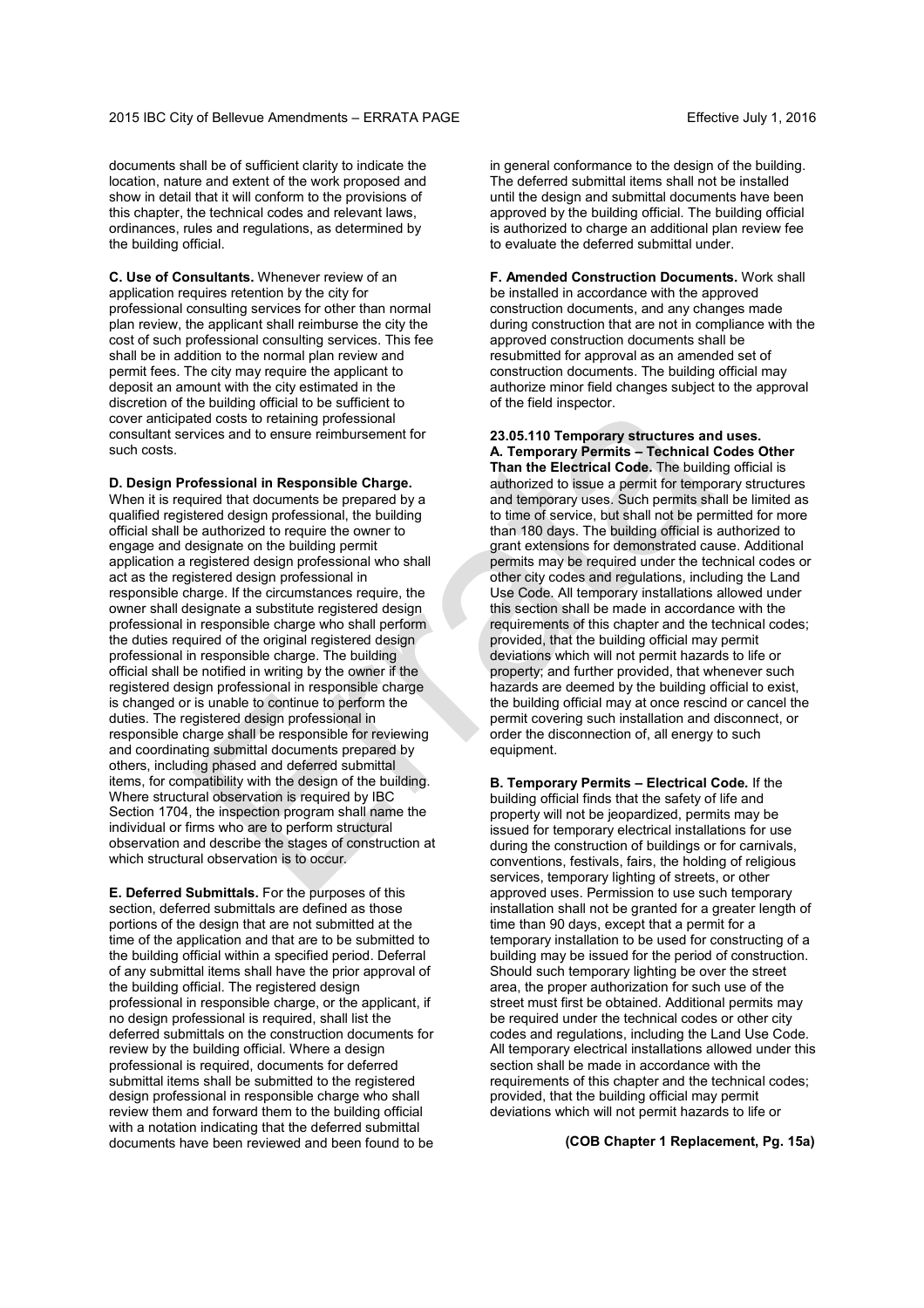property; and further provided, that whenever such hazards are deemed by the building official to exist, the building official may at once rescind or cancel the permit covering such installation and disconnect, or order the disconnection of all energy to such equipment.

**C.** For temporary electrical installations, the city will consider a permit applicant to be the owner per RCW 19.28.261 under the following conditions. Any person, firm, partnership, corporation, or other entity registered as a general contractor under Chapter 18.27 RCW will be permitted to install a single electrical service per address for the purposes of temporary power during the construction phase of a project, when all of the following conditions are met:

> 1. The installation is limited to the mounting and bracing of a pre-assembled pole or pedestal mounted service, the installation of a ground rod or ground plate, and the connection of the grounding electrode conductor to the ground rod or plate;

2. The total service size does not exceed 200 amperes, 250 volts nominal;

3. The service supplies no feeders;

4. Branch circuits not exceeding 50 amperes each are permitted, provided such branch circuits supply only receptacles that are either part of the service equipment or are mounted on the same pole;

5. The general contractor owns the electrical equipment;

6. The general contractor has been hired by the property owner as the general contractor for the project; and

7. The general contractor must purchase an electrical work permit for the temporary service, request inspection, and obtain approval prior to energizing the service.

**D. Conformance.** Temporary structures and uses shall conform to the structural strength, fire safety, means of egress, accessibility, light, ventilation and sanitary requirements of this chapter and the technical codes as necessary to ensure the public health, safety and general welfare.

**E. Termination of Approval.** The building official is authorized to terminate any temporary permit issued under this section and to order the activity, use or structure authorized under the permit to be discontinued.

# **23.05.120 Fees.**

**(COB Chapter 1 Replacement, Pg. 16a)**

The fee for each permit shall be as set forth in the fee ordinance, as now or hereafter amended.

# **23.05.130 Inspections.**

**A. General.** Construction or work for which a permit is required shall be subject to inspection by the building official and such construction or work shall remain accessible and exposed for inspection purposes until approved. Approval as a result of an inspection shall not be construed to be an approval of a violation of the provisions of this chapter, the technical codes, or of other ordinances of the city. Inspections presuming to give authority to violate or cancel the provisions of this chapter, the technical codes, or of other ordinances of the city shall not be valid. It shall be the duty of the permit applicant to cause the work to remain accessible and exposed for inspection purposes. Neither the building official nor the city shall be liable for expense entailed in the removal or replacement of any material required to allow inspection. When the installation of an electrical system is complete, an additional and final inspection shall be made. Electrical systems and equipment regulated by the National Electrical Code shall not be connected to the energy source until authorized by the building official.

**B. Preliminary Inspections.** Before issuing a permit, the building official is authorized to examine or cause to be examined buildings, structures and sites for which an application has been filed.

**C. Required Inspections.** The building official, upon notification, is authorized to make the following inspections:

> 1. Footing and Foundation Inspection. Footing and foundation inspections shall be made after excavations for footings are complete and any required reinforcing steel is in place. For concrete foundations, any required forms shall be in place prior to inspection. Materials for the foundation shall be on the job, except where concrete is ready-mixed in accordance with ASTM C 94, the concrete need not be on the job.

> 2. Electrical Underground. Underground inspection shall be made after trenches or ditches are excavated and bedded, piping and conductors are installed, and before backfill is installed. Where excavated soil contains rocks, broken concrete, frozen chunks and other rubble that would damage or break the raceway, cable or conductors, or where corrosive action will occur, protection shall be provided in the form of granular or selected material, approved running boards, sleeves or other means.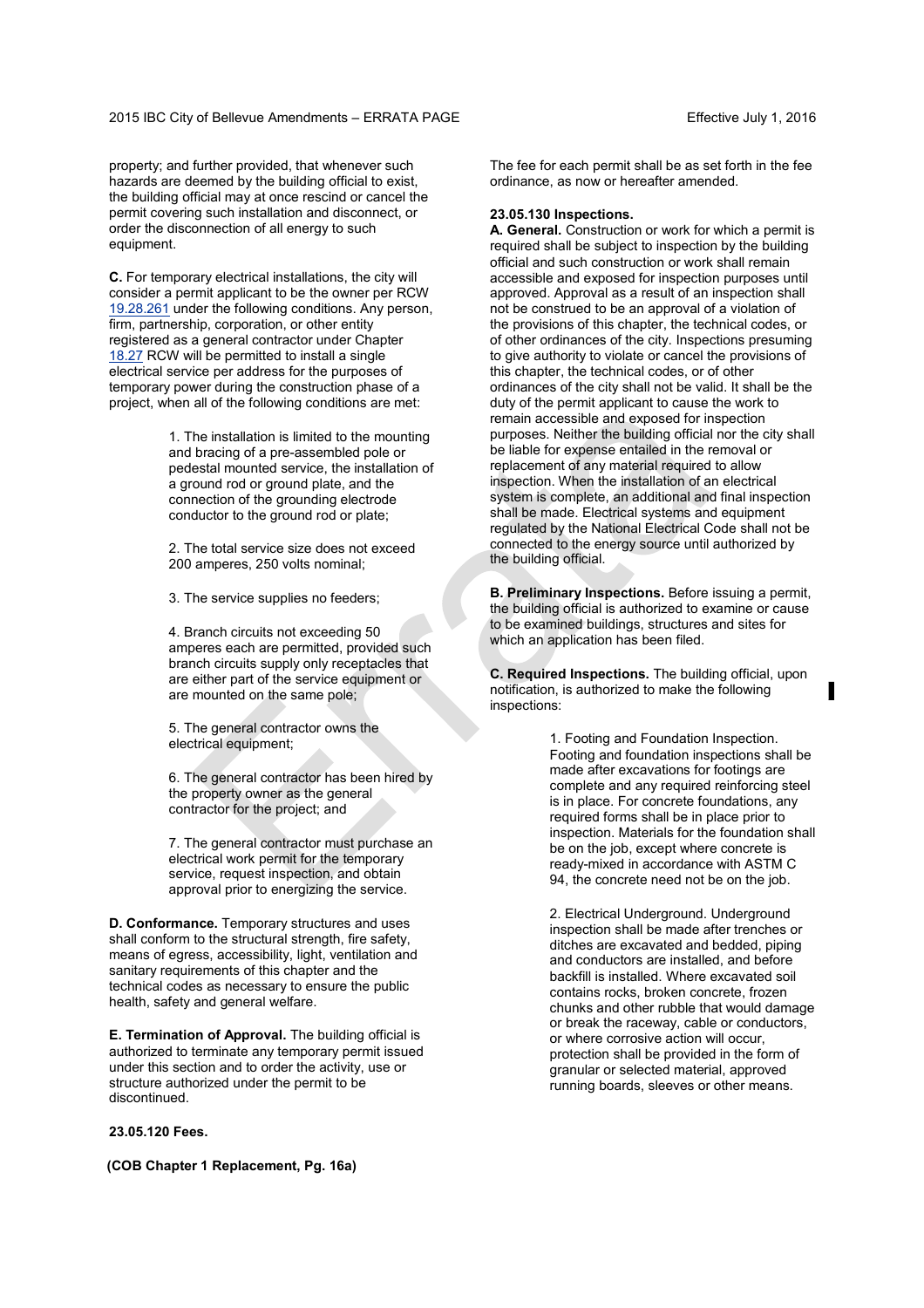3. Concrete Slab and Under-Floor Inspection. Concrete slab and under-floor inspections shall be made after in-slab or under-floor reinforcing steel and building service equipment, conduit, slab insulation, piping accessories and other ancillary equipment items are in place, but before any concrete is placed or floor sheathing installed, including the subfloor.

4. Lowest Floor Elevation. In flood hazard areas, upon placement of the lowest floor, including the basement, and prior to further vertical construction, the elevation certification required in IBC Section 1612.5 or IRC Section R322 shall be submitted to the building official.

5. Exterior Wall Sheathing Inspection. Exterior wall sheathing shall be inspected after all wall framing is complete, strapping and nailing is properly installed but prior to being covered.

6. Roof Sheathing Inspection. Roof sheathing shall be inspected after all roof framing is complete. No roof coverings shall be installed until inspections are made and approved.

7. IMC/UPC/GAS/NEC Rough-in Inspection. Rough-in mechanical, gas piping, plumbing and electrical shall be inspected when the rough-in work is complete and, if required, under test. No connections to primary utilities shall be made until the rough-in work is inspected and approved. Electrical rough-in inspection shall be made after the roof, framing, fireblocking and bracing are in place and all wiring and other components to be concealed are complete, and prior to the installation of wall or ceiling membranes. All required equipment grounding conductors installed in concealed cable or flexible conduit systems must be completely installed and made up at the time of the rough-in cover inspection.

**Exception:** Ground-source heat pump loop systems tested in accordance with Section 1208.1.1 shall be permitted to be backfilled prior to inspection.

8. Frame Inspection. Framing inspections shall be made after the roof deck or sheathing, all framing, fire blocking and bracing are in place and pipes, chimneys and vents to be concealed are complete and the rough electrical, plumbing, heating wires, pipes and ducts are approved.

9. Lath Inspection and Gypsum Board Inspection. Lath and gypsum board inspections shall be made after lathing and gypsum board, interior and exterior, are in place, but before any plastering is applied or gypsum board joints and fasteners are taped and finished.

Exception: Gypsum board that is not part of a fire-resistance rated assembly or a shear assembly.

10. Fire-Resistant Penetration Inspections. Protection of joints and penetrations in fireresistance-rated assemblies shall not be concealed from view until inspected and approved.

11. Energy Efficiency Inspection.

a. Envelope.

i. Wall Insulation Inspection. To be made after all wall insulation and air vapor retarder sheet or film materials are in place, but before any wall covering is placed.

ii. Glazing Inspection. To be made after glazing materials are installed in the building.

iii. Exterior Roofing Insulation. To be made after the installation of the roof insulation, but before concealment.

iv. Slab/Floor Insulation. To be made after the installation of the slab/floor insulation, but before concealment.

b. Mechanical.

i. Mechanical Equipment Efficiency and Economizer. To be made after all equipment and controls required by this chapter and the technical codes are installed and prior to the concealment of such equipment or controls.

ii. Mechanical Pipe and Duct Insulation. To be made after all pipe and duct insulation is in place, but before concealment.

**(COB Chapter 1 Replacement, Pg. 17a)**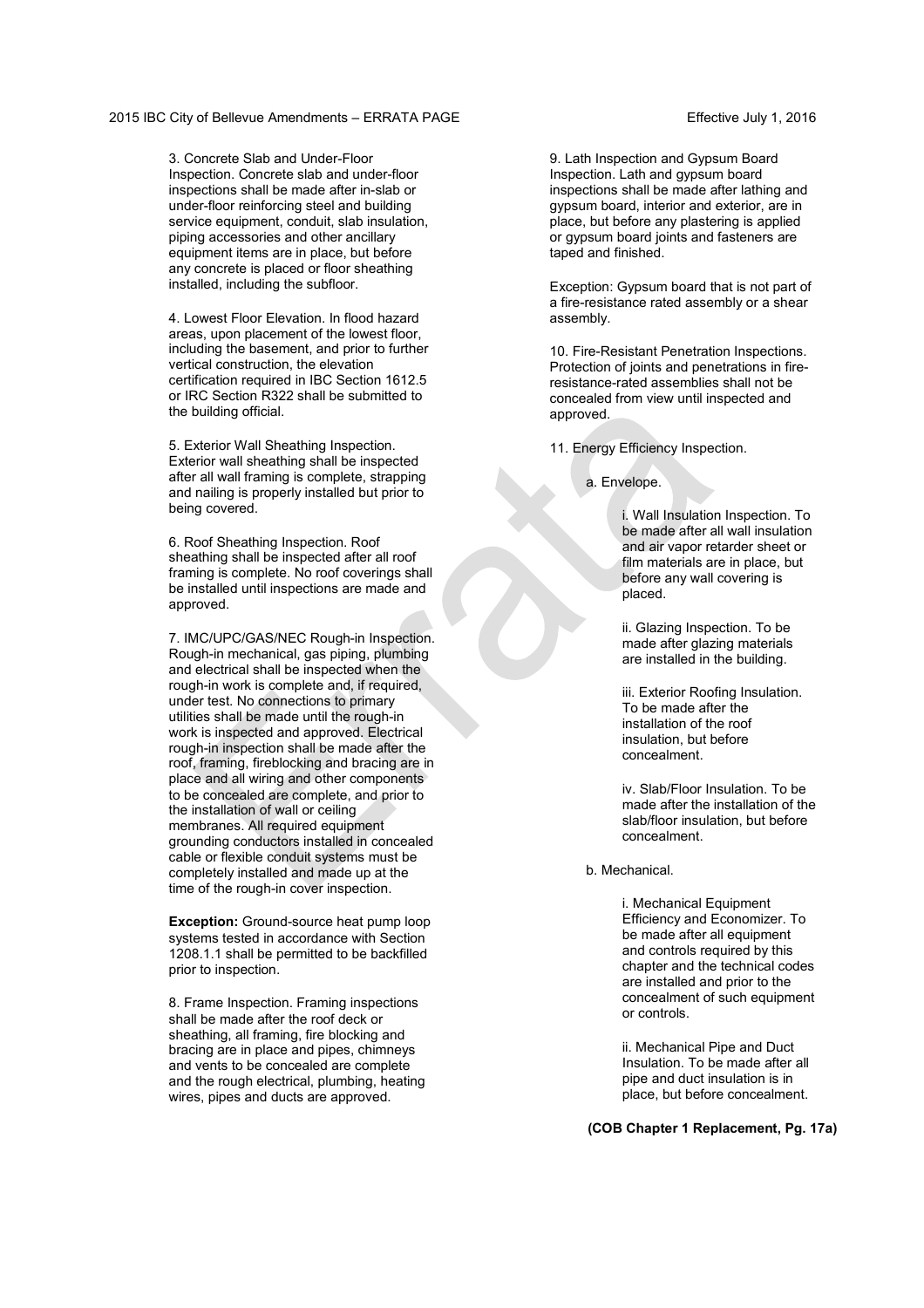c. Lighting and Motors.

i. Lighting Equipment and Controls. To be made after the installation of all lighting equipment and controls required by this chapter and the technical codes, but before concealment of the lighting equipment.

ii. Motor Inspections. To be made after installation of all equipment covered by the energy code, but before concealment.

12. Electrical. The building official may require special inspection of equipment or wiring methods under the following conditions:

> a. Where the installation requires special training, equipment, expertise, or knowledge;

> b. Where there is insufficient evidence of compliance with the provisions of this code;

> c. Where the material or method does not conform to the requirements of this code; or

d. To substantiate claims for alternative materials or methods.

Where such special inspection is required, it shall be performed by an accredited electrical products testing laboratory approved by the state of Washington under WAC 296-46B-999 and acceptable to the building official. The special inspection person/agency shall be designated and approved prior to beginning the installation of wiring or equipment. A written report from the designated special inspection agency indicating that the installation conforms to the appropriate codes and standards shall be received by the building official prior to that installation being approved. All costs for such testing and reporting shall be the responsibility of the permit holder.

13. Final Inspection. The final inspection shall be made after all work required by the permit is completed.

**D. Reinspection.** The building official may require a structure or portions of work to be re-inspected. A reinspection fee may be assessed for each inspection or reinspection when such portion of work for which inspection is called is not complete, when corrections

(COB Chapter 1 Replacement, Pg. 18a)

called for are not made, when the approved plans and permit are not on site, or when the building is not accessible.

**E. Other Inspections.** In addition to the inspections specified above, the building official is authorized to make or require other inspections of any construction work to ascertain compliance with the provisions of this chapter, the technical codes and other laws that are enforced by the department of building safety.

**F. Special Inspections.** In addition to the inspections specified above, the building official is authorized to make or require special inspections for any type of work related to the technical codes by an approved agency at no cost to the city.

**G. Final Inspection.** The final inspection shall be made after all work required by the building permit is completed.

**H. Inspection Agencies.** The building official is authorized to accept reports of approved inspection agencies, provided such agencies satisfy the requirements as to qualifications and reliability.

**I. Inspection Requests.** It shall be the duty of the permit holder or their duly authorized agent to notify the building official when work is ready for inspection. It shall be the duty of the permit holder to provide access to and means for inspections of such work that are required by this chapter and the technical codes.

**J. Approval Required.** Work shall not be done beyond the point indicated in each successive inspection without first obtaining the approval of the building official. The building official, upon notification, shall make the requested inspections and shall either indicate the portion of the construction that is satisfactory as completed, or notify the permit holder or his or her agent wherein the same fails to comply with this chapter and the technical codes. Any portions that do not comply shall be corrected and such portion shall not be covered or concealed until authorized by the building official.

# **23.05.140 Certificate of occupancy.**

**A. Use and Occupancy.** No building or structure shall be used or occupied, and no change in the existing occupancy classification of a building or structure or portion thereof shall be made until the building official has issued a certificate of occupancy therefor as provided herein. Issuance of a certificate of occupancy shall not be construed as an approval of a violation of the provisions of this chapter, the technical codes, or of other ordinances of the city. Certificates presuming to give authority to violate or cancel the provisions of this<br>chapter, the technical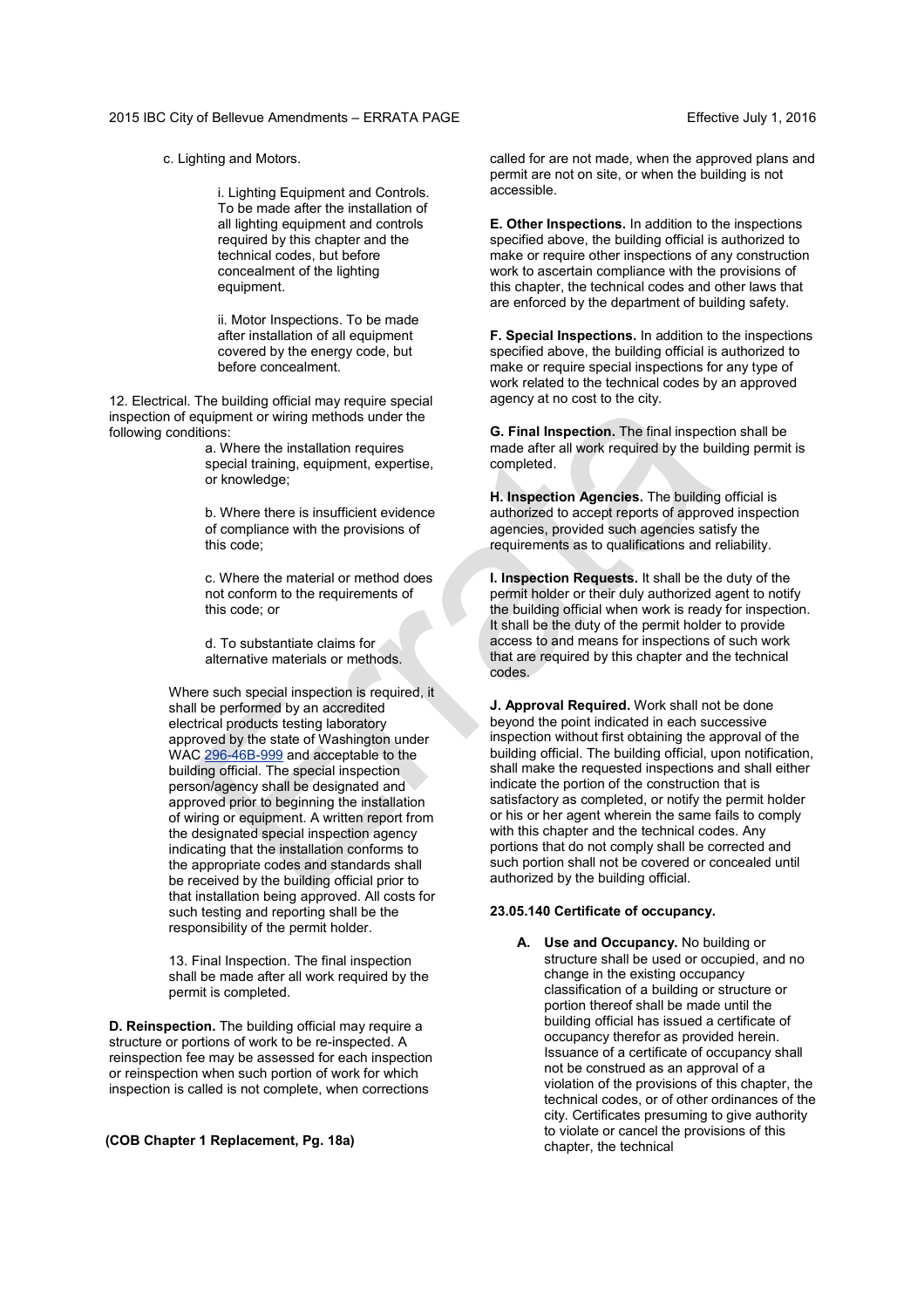codes or other ordinances of the city shall not be valid.

**B. Certificate Issued.** After the building official inspects the building or structure and finds no violations of the provisions of this chapter, the technical codes, or other laws that are enforced by the city, and finds compliance with the terms of all applicable permits, the building official shall issue a certificate of occupancy that contains the following:

- 1. The building permit number.
- 2. The address of the structure.
- 3. The name and address of the owner.

4. A description of that portion of the structure for which the certificate is issued.

5. A statement that the described portion of the structure has been inspected for compliance with the requirements of this chapter and the technical codes for the occupancy and division of occupancy and the use for which the proposed occupancy is classified.

6. The name of the building official.

7. The edition of the technical code under which the permit was issued.

8. The use and occupancy, in accordance with the provisions of Chapter 3 of the International Building Code.

9. The type of construction as defined in Chapter 6 of the International Building Code.

10**.** The design occupant load.

11. If an automatic sprinkler system is provided, whether the sprinkler system is required.

12. Any special stipulations and conditions of the permit.

**C. Temporary or Phased Occupancy.** The building official is authorized to issue a temporary or phased certificate of occupancy before the completion of the entire work covered by the permit; provided, that such portion or portions shall be occupied safely. The building official is authorized to require, in addition to the completion of life safety building components, any or all accessibility components. The building official shall set a time period during which the temporary or phased certificate of occupancy is valid. The building official is authorized to require that a performance bond or other assurance device be posted with the

city which shall be refundable upon inspection, final approval and a request in writing for the refund. It shall be the duty of the applicant to request the refund.

**D. Revocation.** The building official is authorized to, in writing, suspend or revoke a certificate of occupancy issued under the provisions of this chapter wherever the certificate is issued in error, or on the basis of incorrect information supplied, or where it is determined that the building or structure or portion thereof is in violation of any ordinance or regulation or any of the provisions of this chapter or the technical codes.

# **23.05.150 Service utilities.**

**A. Connection of Service Utilities.** No person shall make connections from a utility, source of energy, fuel or power to any building or system that is regulated by this chapter and the technical codes for which a permit is required, until approved by the building official.

**B. Temporary Connection.** The building official shall have the authority to authorize the temporary connection of the building or system to the utility source of energy, fuel or power.

**C. Authority to Disconnect Service Utilities.** The

building official shall have the authority to authorize disconnection of utility service to the building, structure or building service equipment regulated by this chapter and the technical codes in case of emergency where necessary to eliminate an immediate hazard to life or property, or when such utility connection has been made without the required approval. The building official shall notify the serving utility, and wherever possible the owner and occupant of the building, structure or building service equipment of the decision to disconnect prior to taking such action. If not notified prior to disconnecting, the owner or occupant of the building, structure or building service equipment shall be notified in writing as soon as practical thereafter.

## **23.05.160 Hearing examiner.**

Pursuant to Chapter 3.68 BCC the hearing examiner shall hear and decide appeals of interpretations of the technical codes made by the building official, as provided in Chapter 3.68 BCC; provided, however, that appeals of interpretations made by the building official in proceedings authorized under Chapter 1.18 BCC shall be heard simultaneously with the underlying action before the hearing examiner presiding over the proceeding.

# **23.05.170 Violations.**

**A. Unlawful Acts.** It shall be unlawful for any person to erect, construct, alter, extend, repair, move, remove, demolish or occupy any building, structure or

**(COB Chapter 1 Replacement, Pg. 19a)**